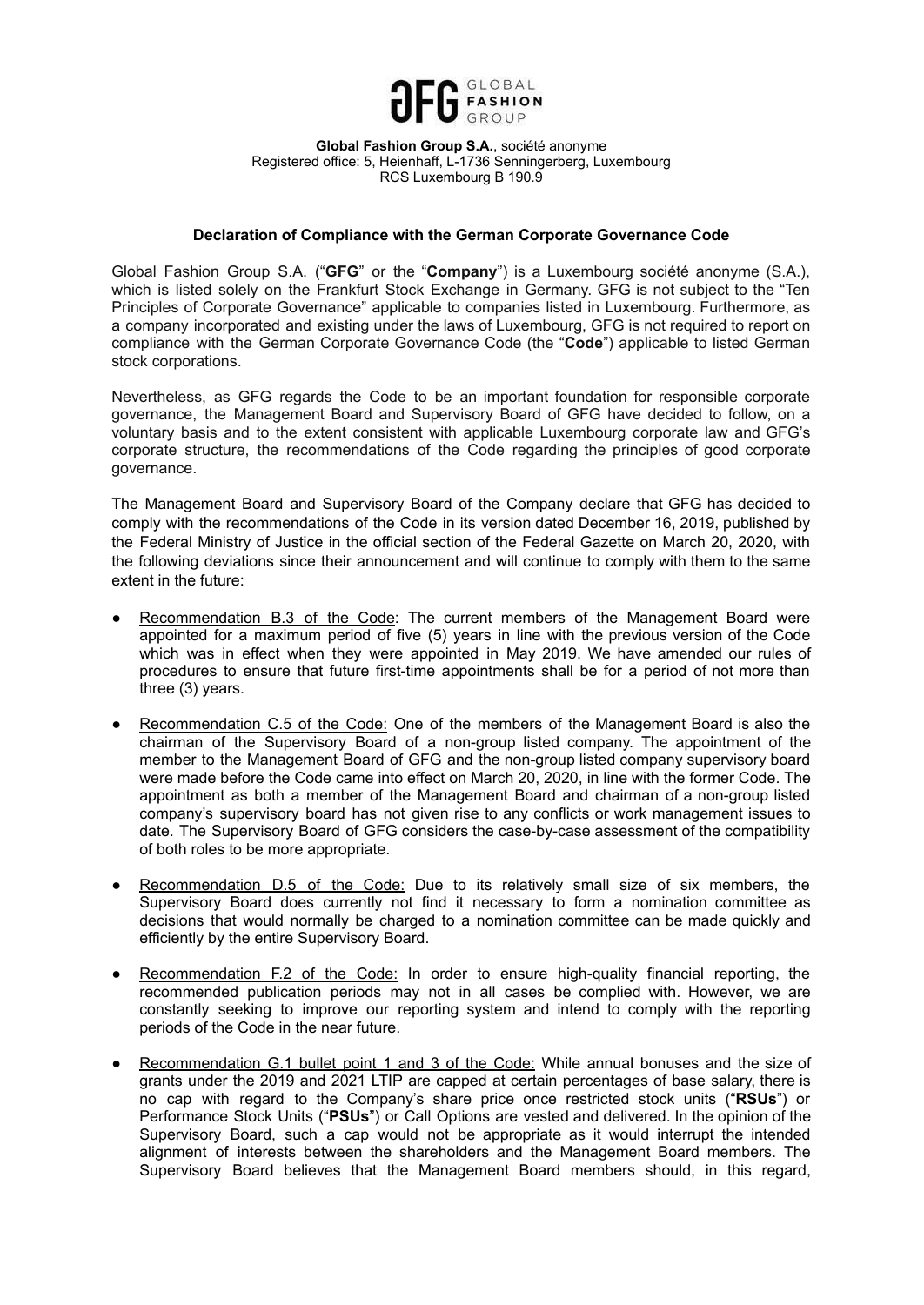

**Global Fashion Group S.A.**, société anonyme Registered office: 5, Heienhaff, L-1736 Senningerberg, Luxembourg RCS Luxembourg B 190.9

participate in any increase in the value of the Company to the same extent as any other shareholder would participate.

The Supervisory Board has also not set a maximum total remuneration for the overall fixed and/or variable compensation. In addition, certain components of the Management Board variable compensation granted before the IPO and after the IPO as a one-off grant are linked to continuous employment with no financial and non-financial performance criteria attached to it. All long-term variable compensation granted since 1 January 2020 has performance criteria attached to it.

- Recommendation G.3 of the Code: The Supervisory Board uses an appropriate peer group of other relevant entities to compare the remuneration of the Management Board, however such peer group has not been disclosed as representatives of the common market in which GFG operates evolve at a fast pace and as such, the peer group is periodically reviewed and updated by the Supervisory Board. Consequently, at present the Supervisory Board does not intend to disclose the peer group.
- Recommendation G.4 of the Code: The diversified footprint where GFG operates, combined with the large number of employees and its localised market approach to defining remuneration, makes it difficult for GFG to establish an average remuneration for GFG for the purposes of comparing the remuneration of the Management Board. GFG targets to provide remuneration packages that are both competitive externally and proportionate internally.
- Recommendation G.7. of the Code: Certain components of the Management Board variable compensation granted before the IPO and after the IPO as a one-off grant are linked to continuous employment with no financial and non-financial performance criteria attached to it. All long-term variable compensation granted since 1 January 2020 has performance criteria attached to it.
- Recommendation G.10 of the Code: Due to taxation at vesting for one of the members of the Management Board, a portion of their vested shares will not be subject to a holding period of four years. Instead, such portion will be sold by our share plan operator upon the vesting and subsequent issuance of the shares (on behalf of the member of the Management Board but without his or the Company's involvement) to cover such tax liability. The sale will occur during the Company's open trading window.
- Recommendation G.11 of the Code: The Supervisory Board can retain a payment under the short term incentive plan but there is no ability to reclaim any amounts paid since applicable laws regulating the employment agreements of the Management Board members prevent reclaiming earnings already paid.
- Recommendation G.12 of the Code: The 2019 LTIP and 2021 LTIP give the Supervisory Board the discretion to accelerate vesting and/or the holding period of a portion of granted RSUs and PSUs in the case of early termination without cause or a change of control, redundancy, retirement, death, illness and other similar circumstances. The Supervisory Board believes this to be an adequate element of the Management Board members' variable compensation.
- Recommendation G.13 of the Code: The employment contracts of the Management Board provide for (i) payment in lieu of notice (at the discretion of the Supervisory Board); (ii) payment of pro rata short term incentive bonus; and (iii) vesting of granted RSU and PSUs (as applicable) that are scheduled to vest within the 12 months following the early termination by the Company in case of a good leaver event. The combined aforementioned payments are subject to the severance cap recommended by the Code, except in case of a change of control where the payment could in certain situations exceed the recommended cap